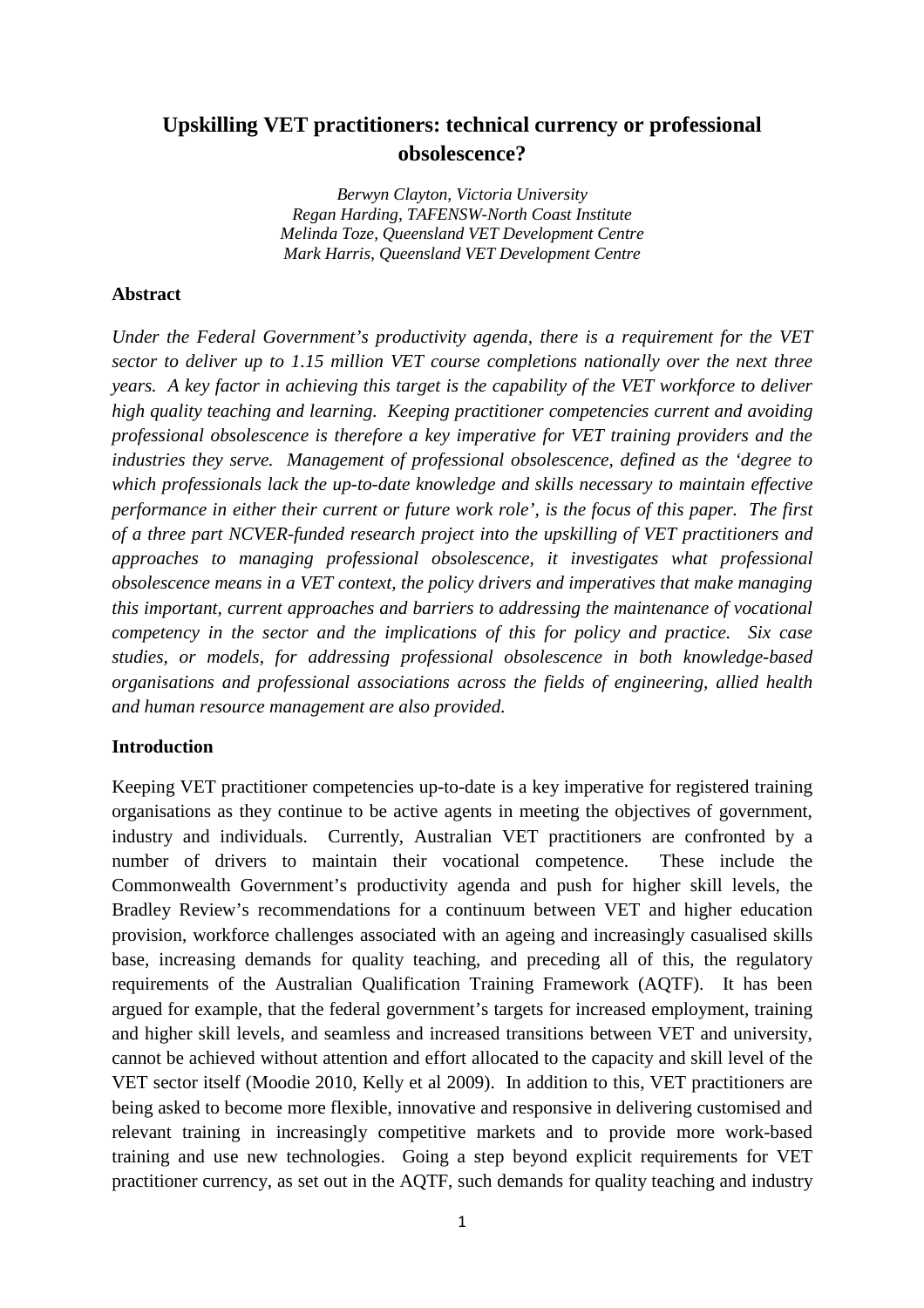currency are impacted upon by the workforce challenges of an ageing and increasingly casualised VET workforce.

Although industry currency has been identified as the most significant requirement for VET practitioners, there is limited research in Australia that focuses explicitly on industry currency and how to maintain it (Productivity Commission 2010b, Toze & Tierney 2010, University of Ballarat 2009). There appears to be an implicit assumption that VET stakeholders understand what industry currency is and how it should be maintained, however research demonstrates that there is a variation of understanding about what constitutes industry currency, how to plan an industry currency strategy and how to measure and benchmark the strategy (Toze & Tierney, 2010). A growing body of research into the importance of industry currency and quality of the VET teaching workforce, together with the above government, sectoral and organisational drivers, clearly signal a need to look at models of developmental and regulatory processes for the maintenance of industry currency and up-skilling of VET practitioners.

# **Research purpose**

The purpose of this study is to investigate professional obsolescence in the professions with a particular focus on nursing, human resources and civil engineering. These vocations were selected because they have strong connections to the VET sector, and professionals including delivering in VET within these areas are confronted by constant change and technological innovation in their working lives. The aim of the research is to examine the way that professional bodies and knowledge-based organisations actively manage obsolescence within their membership and workforce respectively. The objective is to identify and describe models of effective practice with potential applicability for practitioners in VET.

# **Research methods**

A qualitative study, the first phase reported in this paper, included a review of the literature to explore issues with maintaining vocational currency. This review drew upon the extensive research into obsolescence in the professions, literature on organisational development and management practices around Continuing Professional Development and current drivers that make addressing this challenge critical.

An environmental scan of professional body websites was also undertaken to determine the role and strategies of professional bodies in developing and implementing professional standards and in supporting the career development of their members. While CPD in the broad fields of management, engineering and health were examined, a major focus was placed upon the approaches put in place for professionals working in the fields of nursing, human resources and engineering. Two professional bodies from each of the three industry areas (a total of six websites) were examined and the data obtained was collated under specific headings to provide a basis for comparative analysis.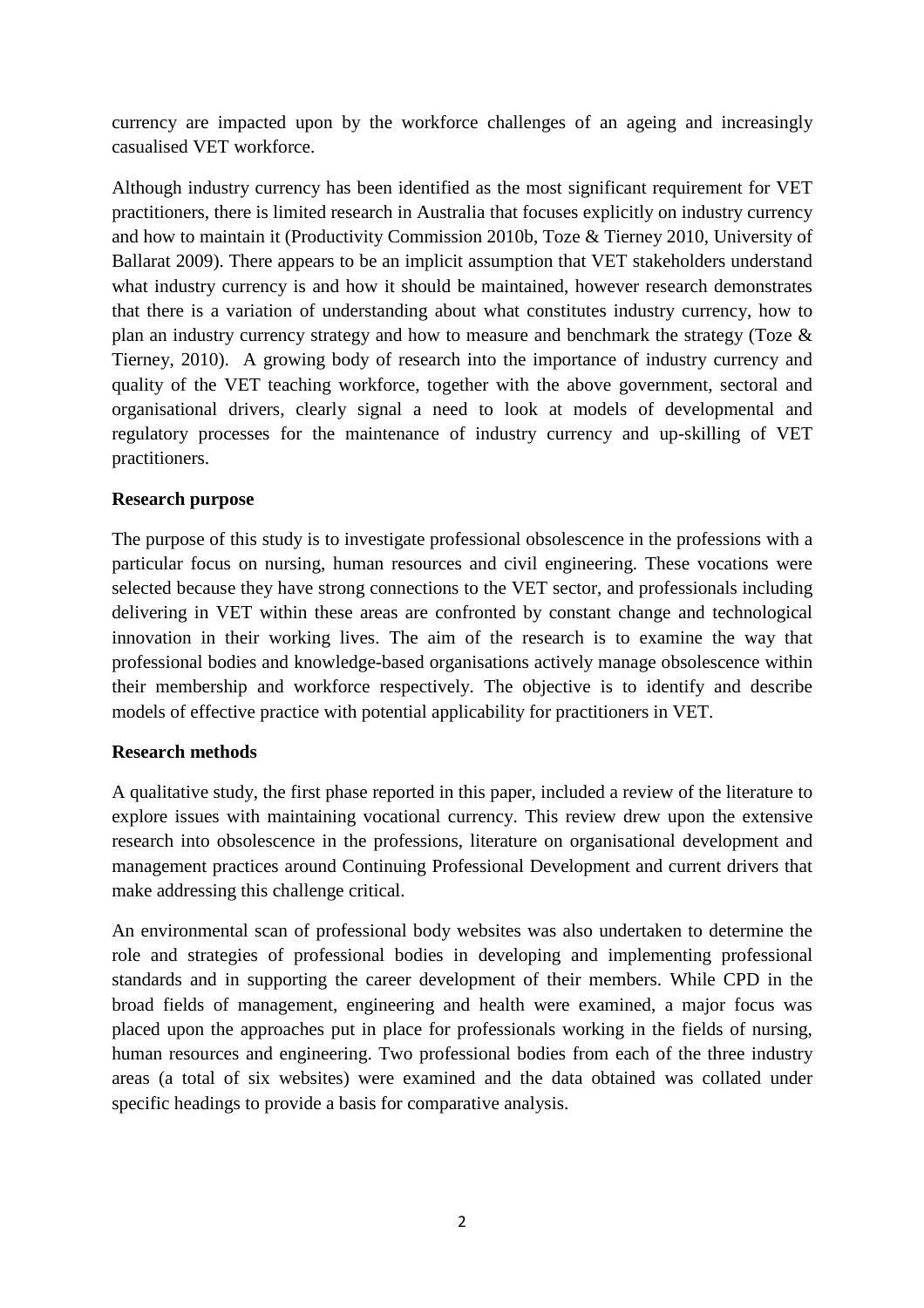### **Professional obsolescence: what the literature says**

In a knowledge society, professionals are not operating in a constant environment, nor can they simply make use of what Jensen (2007, p.489) terms 'once obtain[ed] competence'. By its very nature, the work of professionals entails engaging with ideas and materials which are subject to ongoing change (Chaudhary & Agrawal, 1978). They are also required to 'keep up with dramatically changing networks and to engage in continuous learning and relearning' (Jensen, 2007, p.489). As a consequence, obsolescence is a constant issue in professional life.

The term *professional obsolescence* first appears in the literature in the 1960s (Ferdinand, 1966) and a range of research has been undertaken involving a range of professional domains since that period. Chauhan and Chauhan (2009, p.1) assert that most commonly obsolescence is seen to be about job performance in which there is a 'discrepancy between job performance and an expected level of competence which incorporates new knowledge being introduced into a profession'. It is described as an end product of a professional's inability to maintain effective performance due to a lack of current knowledge and skills (Kaufman 1974) or the gradual erosion of knowledge and skills overtime (Fossum, Arvey, Paradise & Robins, 1986). A more detailed definition is provided by Ferdinand (1966) who describes three forms of obsolescence, namely:

- professional obsolescence which refers to professionals whose scope of technical competence does not encompass the furtherest reaches of knowledge and technique that inform their discipline
- areal obsolescence which refers to professionals' inadequate knowledge of their own speciality
- ex-officio obsolescence which refers to a situation in which the individual's knowledge is inadequate as compared with the general body of knowledge that is relevant to the specific tasks he or she is required to perform (Ferdinand cited in Laufer 1987, p.10).

# *Causes of obsolescence*

A series of interrelated factors contribute to the erosion of professional competence. First and foremost amongst these is technological innovation. Rapid advancements in technology make previously acquired knowledge and skills outmoded and ineffective. For example IT professionals are confronted by what has been variously described as *constant technical skill depletion* (Tsai, Compeau & Haggerty, 2007) and never-ending *competence-destroying*  innovation (Ang & Slaughter, 2000). Obsolescence occurs when an individual does not have the aptitude or the ability to undertake the continuous learning needed to 'keep up to speed' with changes in the workplace. Alternatively it can be an outcome of individual denial of obsolescence, a lack of awareness of the presence of change or complacency about the need to develop new skills in an area of specialisation (Chauhan & Chauhan, 2009). In addition, a lack of confidence and/or resistance to change can influence an individual's approach to maintaining professional currency as can the fear of obsolescence itself (Tsai et al., 2007).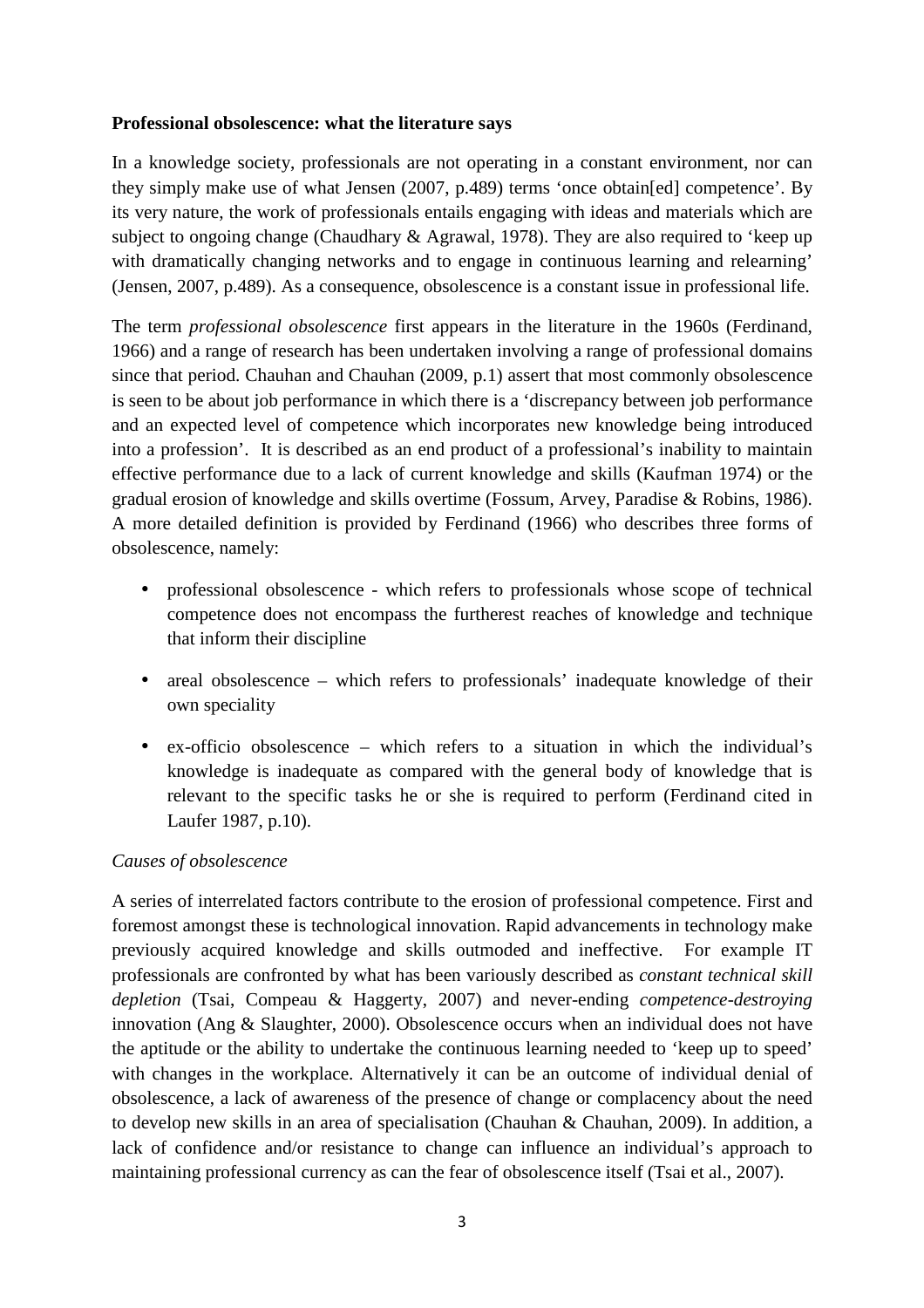Job-related, relationship-oriented and systems-related factors can also impact on obsolescence (Chauhan & Chauhan, 2009). The first of these arises out of a disjuncture between the individual and the job that the professional is required to undertake. It may result from an individual's exclusion from decision-making processes or limited autonomy in determining how work might be undertaken. In the second case, a lack of support from a supervisor may discourage an individual from updating. Finally, obsolescence can be an outcome of ineffective organisational policies and practices that deter individuals from seeking to keep current. Poor performance appraisal processes, or lack of a system of rewards and recognition or structural barriers to promotion are a case in point.

The impact of obsolescence on the workplace can be quite significant. Individuals may demonstrate a reluctance to engage in technical problem-solving and their capacity to take up new ways of working becomes limited (Chauhan & Chauhan, 2009). Either unable to change or actively resisting change, these individuals are no longer sought out for their technical expertise and advice. This engenders a loss of self-esteem in the individual which has the potential to diminish not only the productivity of the work team but also that of the organisation.

# *Strategies for addressing obsolescence*

A continued commitment to lifelong learning is critical in combating professional obsolescence. Inevitably, post-graduate qualifications and formal updating courses through professional bodies are presented as a major mechanism for maintaining currency. However, within the literature it is noted that the rapidity with which technology changes occur and new knowledge emerges means that learning cycles for some professionals have become shorter and shorter (Guttel, Konlechner, Kohlbacher & Haltmeyer, 2009). Emphasis therefore must not only be placed on the individual to accept responsibility for updating their skills, organisations must also work more actively to create environments which enable informal and incidental learning to flourish in the workplace (Guttel et al., 2009).

The literature suggests that there are a number of factors which are critical if updating activities are to be successful. These include getting the climate right for updating; adopting a strategic approach; encouraging collaborative learning; learning about practice, through practice, in practice; and updating for the here and now. A brief outline of each of these follows.

- *Getting the climate*: Updating requires an organisational climate in which management policies and practices are clearly supportive of and endorse continuous professional development, actively promote upskilling activities and reward those who engage in such activities (Pazy, 1996; Guttel et.al., 2009).
- *Adopting a strategic approach*: To combat obsolescence, organisations need to undertake a structured and ongoing evaluation of organisational capability to determine what expertise is critical to the maintenance of their competitive edge. Those professionals most likely to be impacted by the rapid emergence of new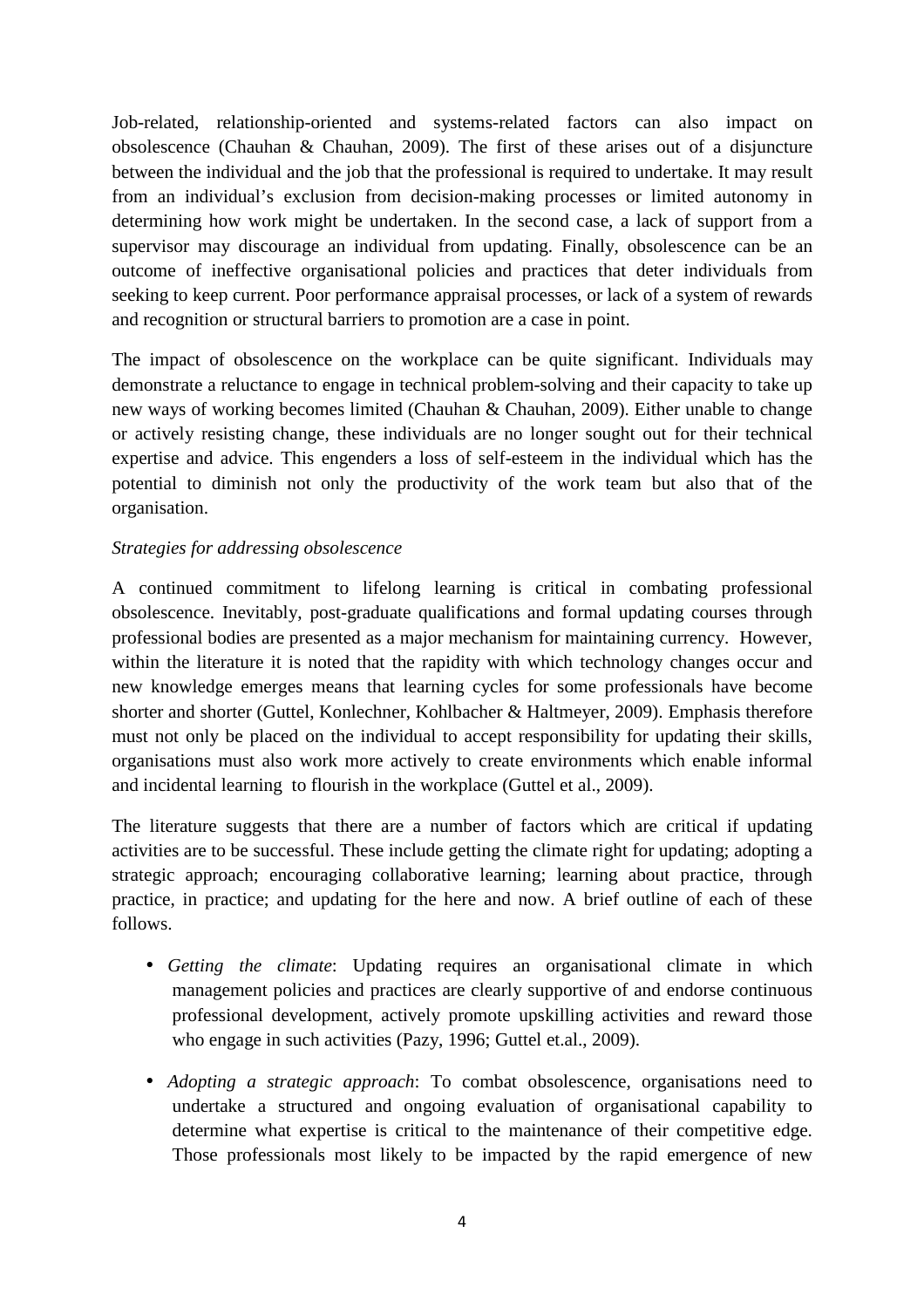knowledge are those on whom the updating emphasis must be placed (Harel & Conen, 1982).

- *Encouraging collaborative learning*: This involves the creation of a social environment within the organisation which not only actively encourages and supports updating but emphasises it as an obligatory activity that most likely will require individuals to engage in collaborative learning. Communities of practice, mentoring, coaching, peer review, peer consultation and the simple act of 'rubbing shoulders with professionals who are truly immersed in their practice' are seen to be effective mechanisms for stimulating further learning among individuals and groups (Kreiner, 2006, p.228).
- *Learning about practice, through practice, in practice:* The nature of work is influential in motivating individuals to update, particularly if the work that they are engaged in continues to be intellectually challenging (Trimmer, Blanton & Schambach, 1998). Work that stretches the individual, ie. project work and complex job assignments together with work that represents a distinct shift from the day-today routine, can be an effective mechanism for keeping individuals current and motivated to remain that way. This is a factor that needs to be taken into account with the allocation of work tasks and also requires individuals to be willing to take up increased responsibilities and challenges and associated learning that attaches to such tasks (Chauhan & Chauhan 2009).
- *Updating for the here and now:* Research undertaken by Pazy (1996, p.72), one of the leading researchers in the area, found that the current job being undertaken by an individual was 'both a primary means and primary motive for updating'. Where learning strategies are specifically tailored to meet the needs of the current job role and are capable of being immediately applied in the workplace, the motivation and outcomes of the updating process were found to be most likely positive. CPD activities designed to counter obsolescence therefore need to be highly practical, relevant and designed to meet job-specific short-term objectives.

#### *Challenges in addressing obsolescence*

In their 2009 study of trainers in Queensland, Toze and Tierney provided an extensive list of structural or system barriers - barriers associated with industry and barriers that largely relate to the individual. The key impediments to VET practitioners maintaining their vocational currency are in many respects very similar to those identified in the literature on obsolescence in the professions.

Challenges that are not addressed in the Toze and Tierney (2009) study are career stage differentiation and dual professionalism, both of which have been covered extensively in the literature on obsolescence. With regard to the first of these challenges, Pazy (1990) in her study of professionals in Israel found that perceptions about updating vary markedly according to the stage at which professionals are in their careers. Those who were newly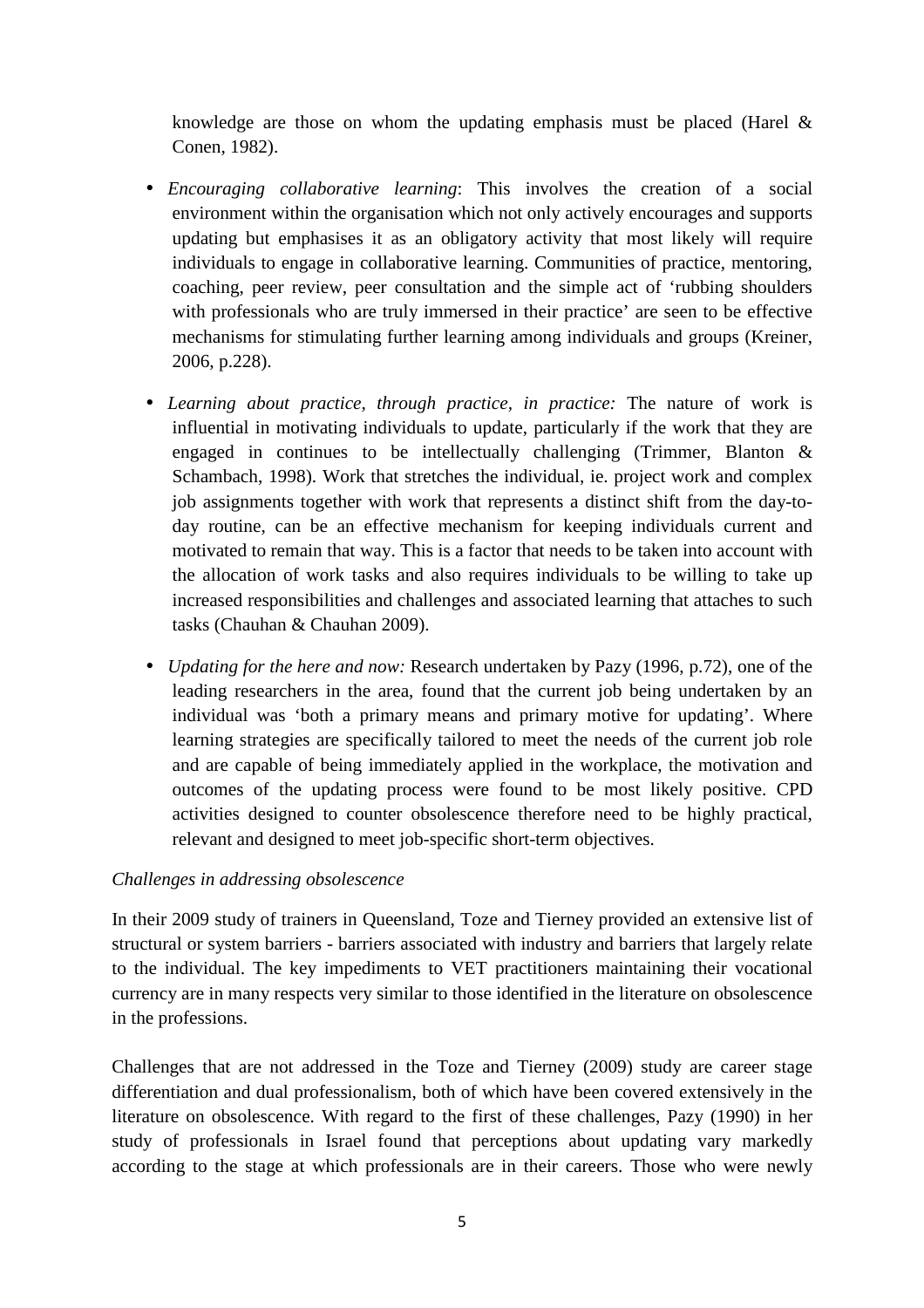graduated are still considered to be learning and therefore it is an appropriate and expected activity for them to be working on developing their expertise in an ongoing way. For those professionals more advanced in their careers, and more likely to have moved into management, however, the opportunities for updating tend to become markedly reduced. Underpinning this is the assumption that 'one was now expected to know more than to learn' (Pazy 1990, p.262).

Chauhan and Chauhan (2009) agree that the demands of management can often take professionals away from updating their technical knowledge and skills and suggest that professionals in management positions are most likely to be victims of professional obsolescence. As a consequence, their potential to provide technical advice and mentoring to others is likely to be considerably lessened, distancing them from discussions about and engagement with emerging innovations in the field. Given these findings, it is clear that dealing with obsolescence requires organisations to be much more aware of where people are in their careers when expecting them to keep abreast of new technologies or new ways of working.

### **Analysis of the environmental scan**

Professional bodies and regulatory bodies in Australia and across the developed world aim to protect the public and advance professional practice by developing and maintaining professional standards and codes of behaviour that ensure continuing competent practice by industry professionals. These expectations and obligations are usually governed by some form of legislation (at a national or state/provincial level) and supported by a raft of professional standards, codes of behaviour and various by-laws of designated professional organisations.

The data considered for this analysis was obtained from the websites of six professional organisations that function at state/provincial, national and international level. The websites consulted were those directly relevant to the vocational areas identified as the focus of this research. They included:

- Australian Health Practitioner Regulation Agency (with reference to the Australian Nursing and Midwifery Council)
- College of Registered Nurses of British Columbia
- Australian Human Resources Institute
- Human Resources Professional Association (Canada)
- Engineers Australia
- Institution of Civil Engineers (UK)

The data was collated under specific headings designed to provide an overview of the role and purpose of professional bodies in regard to the development and maintenance of appropriate standards, policies and procedures to ensure *continuing currency* and ethical practice at all levels.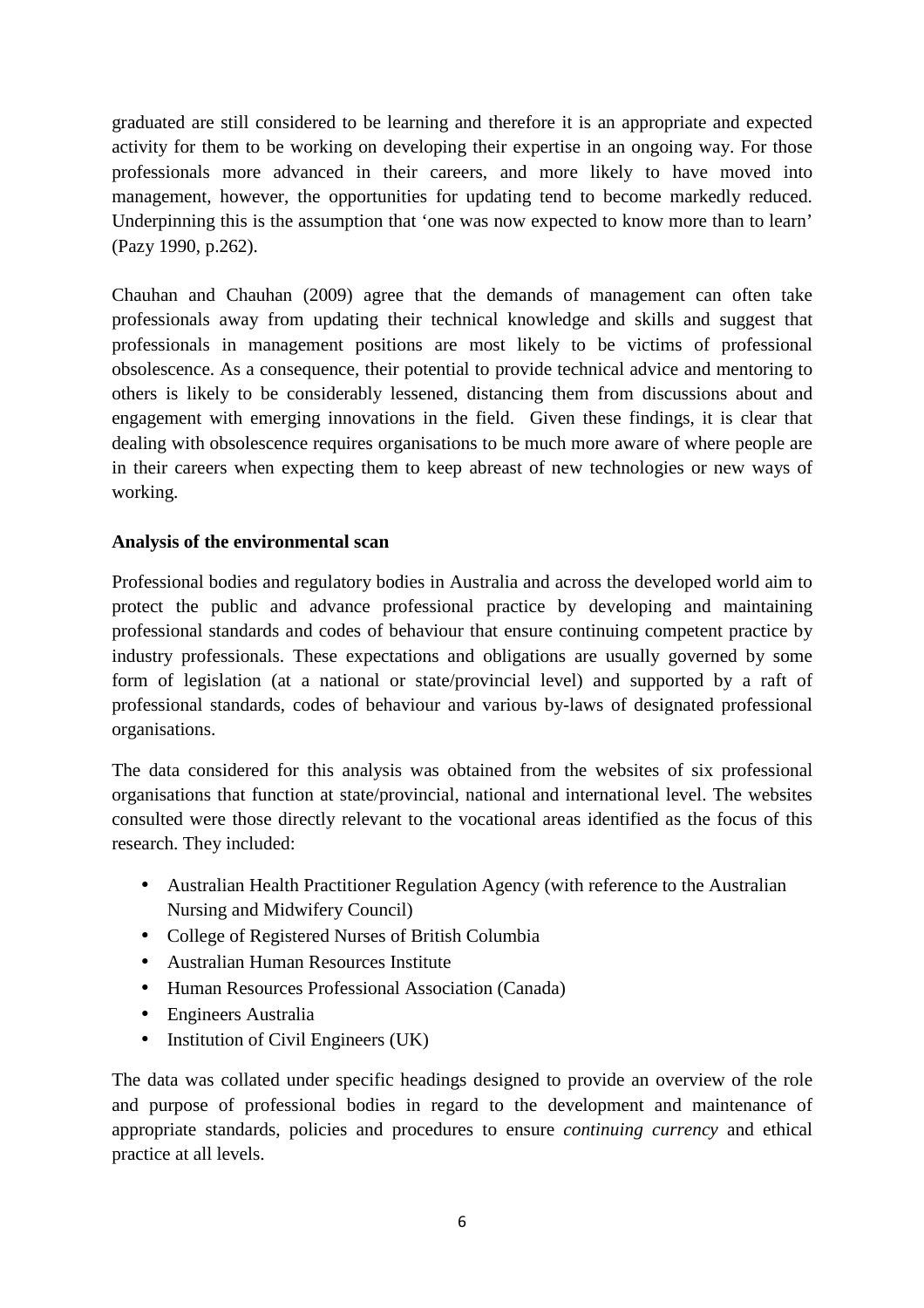The aims and objectives stated by the various organisations were broadly similar and included: to advance professional practice in their specific discipline and promote the contribution of their profession in society; to champion professional and ethical conduct and encourage a culture of lifelong learning. In addition, all of these organisations sought to play a significant role in developing and maintaining competency standards and codes of practice and to develop ways to achieve *continuing competence* in the interests of the profession and the public.

The strategies employed to meet organisational objectives had many common elements. Most organisations provided access to ongoing education by facilitating a range of relevant accredited courses and training and providing members with detailed information about the requirements for professional registration within their discipline. Online information stipulates the requirements of the continuing professional development (CPD) policies at each level of practice and provides members with the ability to record their CPD online or direct members to the documents that will assist members to keep appropriate records for verifying requirements for continuing competence/registration.

The measures applied to verify continuing competence of professional members were also similar across the disciplines. All professional groups determined the minimum requirement for membership as the relevant accredited undergraduate degree or the equivalent knowledge and experience as assessed by the professional body. Various organisational policies determine the amount and types of professional development, CPD and other continuing education that is mandated for new graduates and for each level of experienced practitioner or specialist practitioners. All the evidence of compliance to the CPD policies must be documented and submitted for assessment or audit by the appropriate assessing body. Depending on the particular discipline, there is also an obligation to verify a minimum number of hours or months of practice over the previous three or five year period. In addition, nursing requires an ongoing process of self assessment, peer feedback and identification of areas for learning and skill development which are to be recorded and included in a personal learning plan.

For nursing, outputs are determined in terms of individuals achieving identified learning needs from reflective and peer-reviewed practice, formulating a learning plan based on those needs, completing the designated learning activities relevant to the area of practice and contributing to the development of others. This approach aligns well with the critical factors for updating previously outlined. Human resource management outputs are seen in terms of regulatory oversight but also in terms of building the profession's credibility, emphasising career development of members and increasing effective services for members. Engineering outputs tend to focus on career advancement for members via formal qualifications, experience, PD and CPD encouraging members to achieve Charted Status, which indicates leadership in their field of practice and is the highest endorsement of professional engineering practice.

Desired outcomes across the groups include ensuring the highest possible standards of practice with a competent workforce, safe practice, increased numbers of practitioners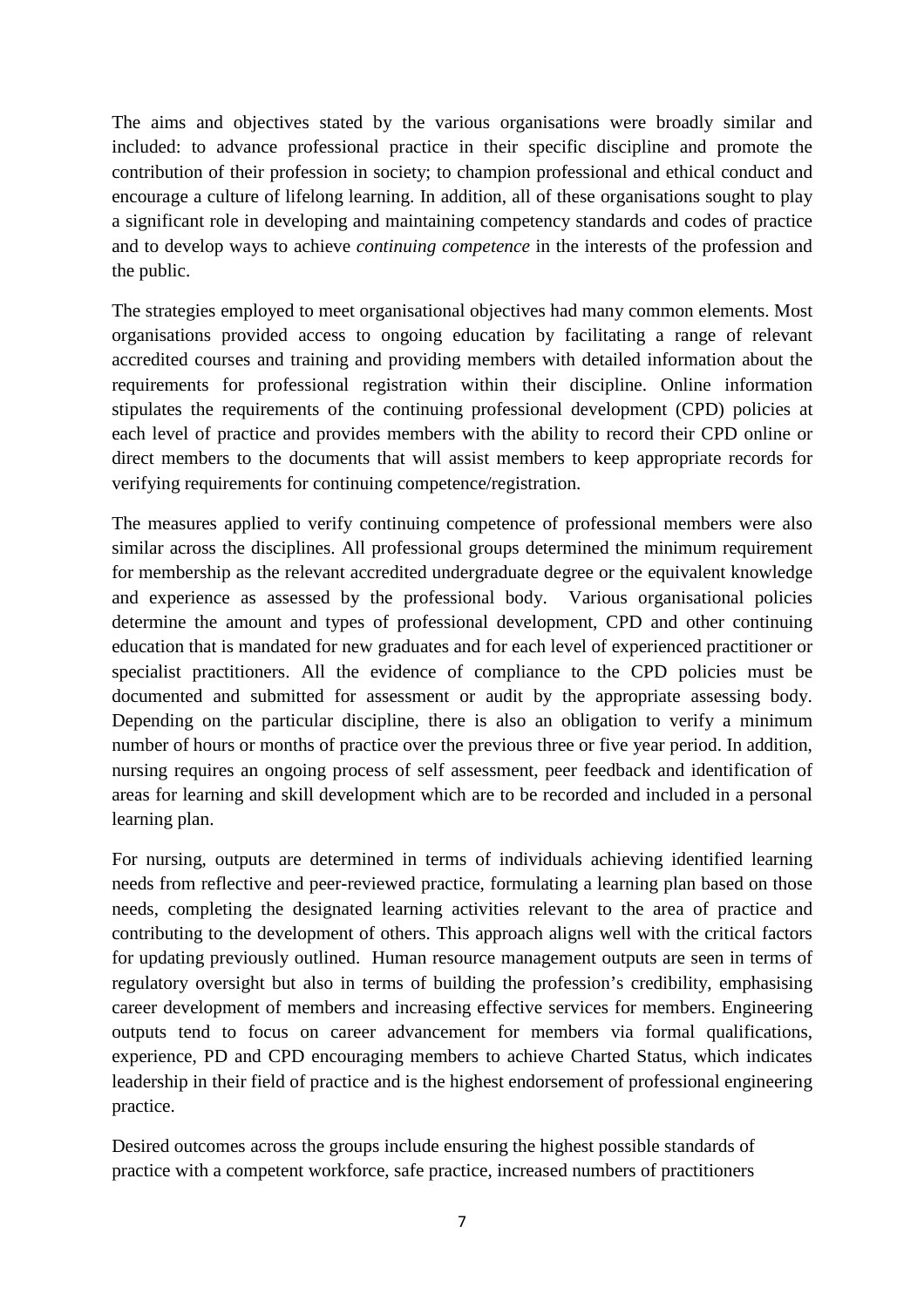progressing their careers with consistent standards of ethical practice, commitment to lifelong learning and improvement of practice. The professions of nursing and engineering have official legislation that drive mandatory compliance to designated standards and codes of behaviour, however all professional bodies strive to achieve and maintain high standards of competence and continuing competence for practitioners to protect the public and also reputation of their profession.

#### **Professional obsolescence or technical currency in VET?**

What is clear from the literature on obsolescence in the professions, and analysis of the requirements set out by professional bodies, is that there are a range of approaches that could be adopted to maintain the vocational currency of practitioners in the VET sector. Access to industry is vital for practitioners and for individuals who are, or should be, members of professional bodies, CPD opportunities are readily accessible. More importantly, as Toze and Tierney (2009) suggest, many of the barriers that impede the maintenance of vocational currency can be overcome by careful planning and adoption of innovative approaches which offer informal and incidental learning opportunities within every practitioner's working environment. This entails organisations getting the climate right, adopting a strategic approach to maintaining currency; encouraging collaborative learning; learning about practice, through practice, in practice and facilitating updating for the here and now. It also requires individuals to accept responsibility for maintaining vocational currency. To actively facilitate this, there is a need to bring updating to the fore in performance management discussions and to entrench the concept of continuous learning in every initial teacher education program. This is where we can learn from the professions.

#### **References**

- Ang, S & Slaughter, S 2000, 'The missing context of Information technology personnel: A review and future directions for research' in *Framing the domains of IT management: Projecting the future from the past*, R. Zmud (ed.) Pinnaflex Educational resources, Cincinnati.
- Chaudrey, P & Agrawal, A 1978, 'Professional obsolescence and the role of continuing education', *Indian Journal of Industrial Relations*, vol 14, no.1, 19-35.
- Chauhan, S & Chauhan, D 2009, 'Are you on the verge of obsolescence?', *Indian Journal of Industrial Relations*, vol.44, no.4, 646-659.
- Ferdinand, T 1966, 'On the obsolescence of scientists and engineers', *American Scientist*, vol 54, 46-56.
- Fossum, J, Arvey, R, Paradise, C & Robbins, N 1986, 'Modelling the skills obsolescence process: A psychological/economic integration', *Academy of Management Review*, vol.11, 362-374.
- Guttel, W, Konlechner, S, Kohlbacher, F & Haltmeyer, B 2009, 'Strategies against competency obsolescence: the case of R&D-intensive organisations', *Int. J. Human Resources Development and Management*, vol.9, nos.2/3, 124-148.
- Harel, G & Conen, L 1982, 'Expectancy theory applied to the process of professional obsolescence', *Public Personnel Management*, vol.11, no.1, 13.
- Jensen, K 2007, 'The desire to learn: an analysis of knowledge-seeking practices among professionals', *Oxford review of education*, vol.33, no.4, 489-502.